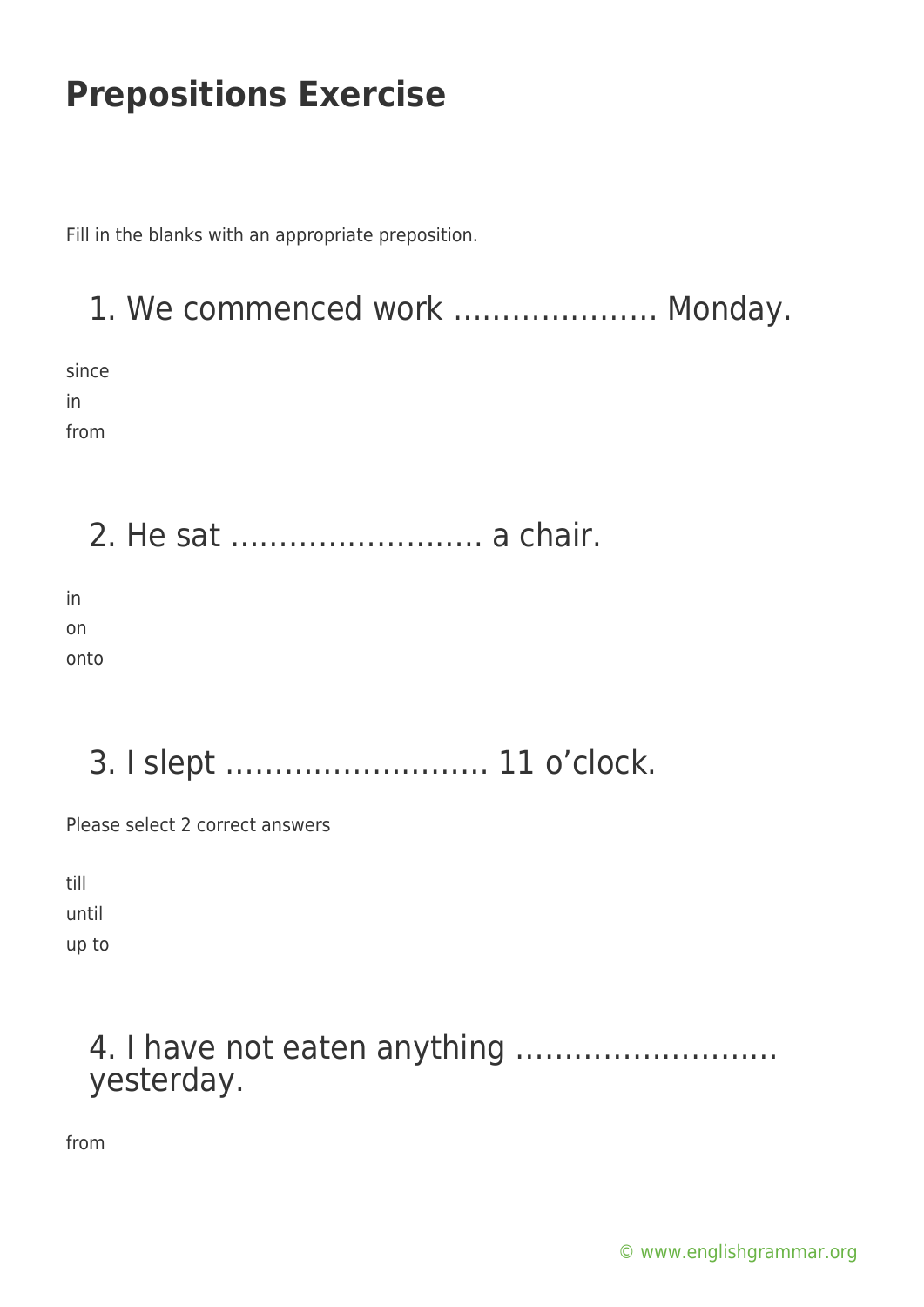since for

### 5. We walked …………………………. the end of the street.

until till up to

#### 6. An old feud existed ………………………. the two families.

between among with

#### 7. The caravan must reach its destination …………………………… sunset.

in before in front of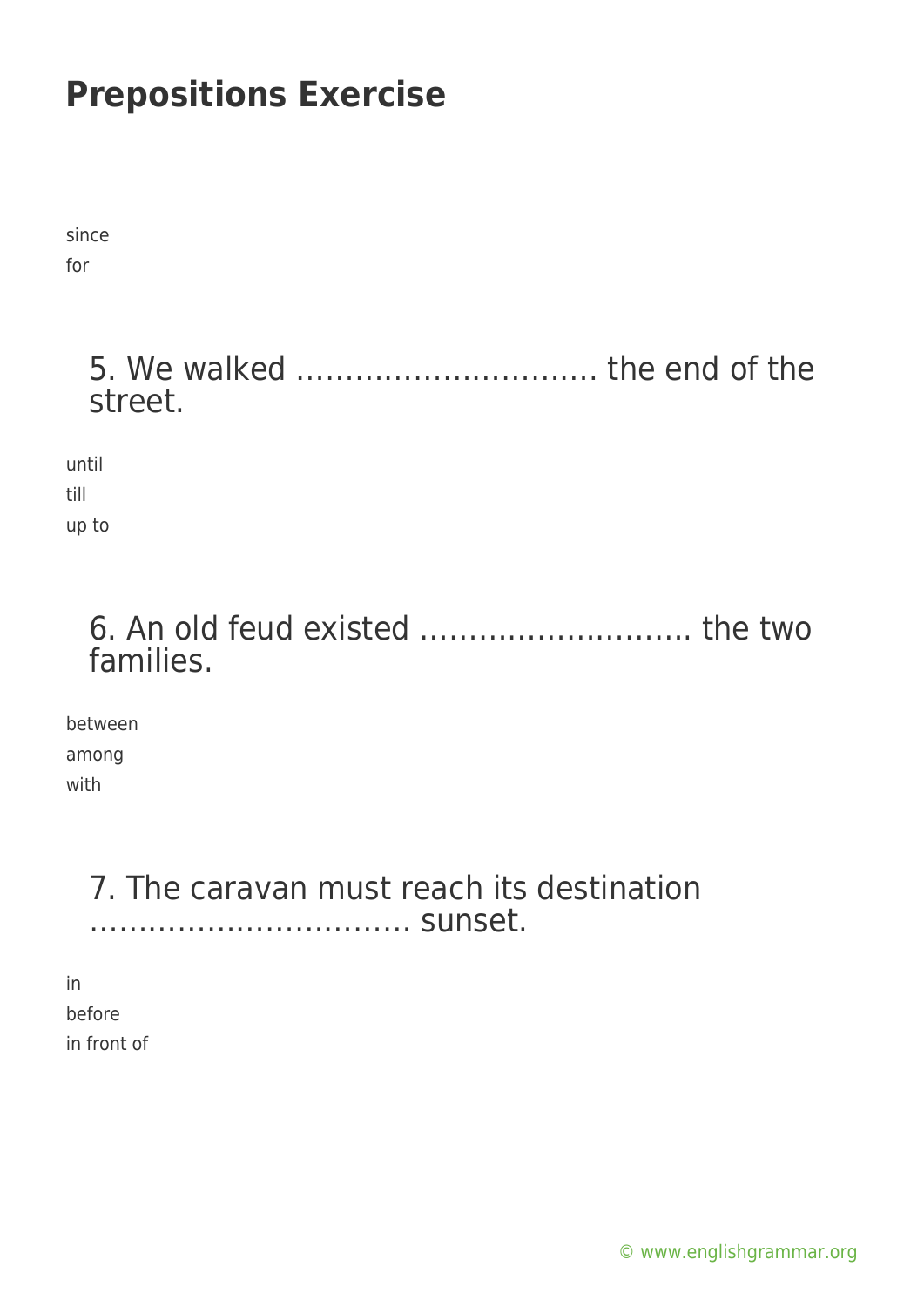| 8. I will return  an hour.                        |
|---------------------------------------------------|
| in<br>by<br>on                                    |
| 9. I must start  dawn.                            |
| in<br>on<br>at                                    |
| 10. I have been waiting for this moment<br>years. |
| since<br>from<br>for                              |
| 11. He is  the top of the class.                  |
| at<br>on<br>in                                    |